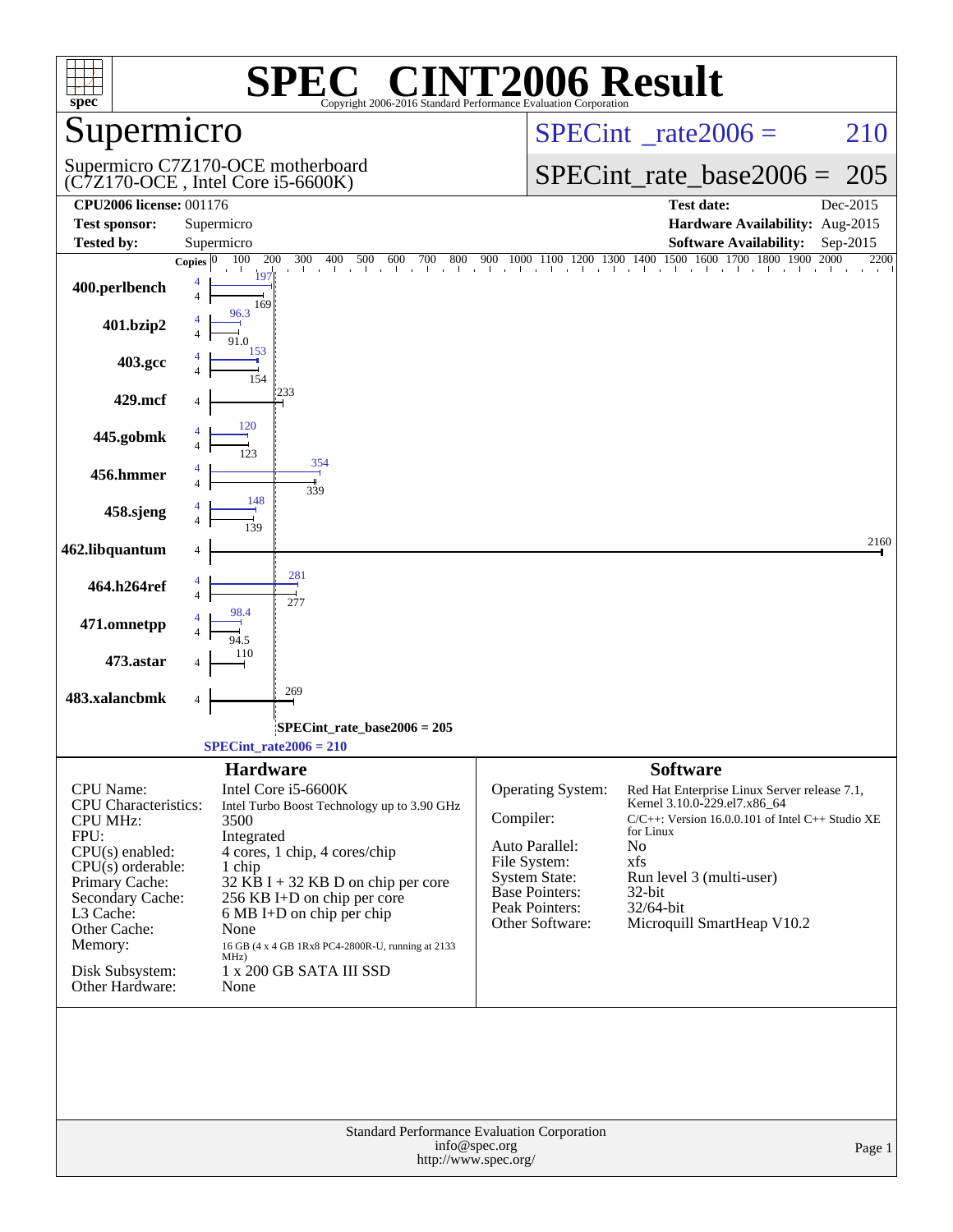

## Supermicro

(C7Z170-OCE , Intel Core i5-6600K) Supermicro C7Z170-OCE motherboard SPECint rate $2006 = 210$ 

# [SPECint\\_rate\\_base2006 =](http://www.spec.org/auto/cpu2006/Docs/result-fields.html#SPECintratebase2006) 205

**[CPU2006 license:](http://www.spec.org/auto/cpu2006/Docs/result-fields.html#CPU2006license)** 001176 **[Test date:](http://www.spec.org/auto/cpu2006/Docs/result-fields.html#Testdate)** Dec-2015 **[Test sponsor:](http://www.spec.org/auto/cpu2006/Docs/result-fields.html#Testsponsor)** Supermicro **[Hardware Availability:](http://www.spec.org/auto/cpu2006/Docs/result-fields.html#HardwareAvailability)** Aug-2015 **[Tested by:](http://www.spec.org/auto/cpu2006/Docs/result-fields.html#Testedby)** Supermicro **Supermicro [Software Availability:](http://www.spec.org/auto/cpu2006/Docs/result-fields.html#SoftwareAvailability)** Sep-2015

### **[Results Table](http://www.spec.org/auto/cpu2006/Docs/result-fields.html#ResultsTable)**

|                                                                                                          | <b>Base</b>   |                |       |                |       |                | <b>Peak</b> |               |                |              |                |              |                |              |
|----------------------------------------------------------------------------------------------------------|---------------|----------------|-------|----------------|-------|----------------|-------------|---------------|----------------|--------------|----------------|--------------|----------------|--------------|
| <b>Benchmark</b>                                                                                         | <b>Copies</b> | <b>Seconds</b> | Ratio | <b>Seconds</b> | Ratio | <b>Seconds</b> | Ratio       | <b>Copies</b> | <b>Seconds</b> | <b>Ratio</b> | <b>Seconds</b> | <b>Ratio</b> | <b>Seconds</b> | <b>Ratio</b> |
| 400.perlbench                                                                                            |               | 230            | 170   | 231            | 169   | 231            | 169         |               | 198            | 197          | 199            | 197          | 199            | 196          |
| 401.bzip2                                                                                                |               | 423            | 91.2  | 425            | 90.8  | 424            | 91.0        |               | 400            | 96.6         | 401            | 96.2         | <b>401</b>     | 96.3         |
| $403.\mathrm{gcc}$                                                                                       |               | 209            | 154   | 209            | 154   | 210            | 153         |               | 214            | 150          | 210            | 153          | <u>211</u>     | 153          |
| $429$ .mcf                                                                                               |               | 156            | 233   | 156            | 234   | 156            | 233         |               | 156            | 233          | 156            | 234          | 156            | 233          |
| $445$ .gobmk                                                                                             |               | 342            | 123   | 342            | 123   | 342            | 123         |               | 349            | 120          | 349            | 120          | 347            | 121          |
| 456.hmmer                                                                                                |               | 110            | 339   | 112            | 334   | 110            | 339         |               | 105            | 354          | 106            | 353          | 105            | 354          |
| $458$ .sjeng                                                                                             |               | 348            | 139   | 348            | 139   | 348            | 139         |               | 328            | 148          | 328            | 148          | 328            | 147          |
| 462.libquantum                                                                                           |               | 38.3           | 2170  | 38.3           | 2160  | 38.3           | 2160        |               | 38.3           | 2170         | 38.3           | 2160         | 38.3           | 2160         |
| 464.h264ref                                                                                              |               | 320            | 277   | 320            | 277   | 321            | 276         |               | 315            | 281          | 315            | 281          | 315            | 281          |
| 471.omnetpp                                                                                              |               | 264            | 94.6  | 265            | 94.4  | 265            | 94.5        |               | 254            | 98.4         | 254            | 98.5         | 255            | 98.2         |
| 473.astar                                                                                                |               | 255            | 110   | 256            | 110   | 255            | 110         |               | 255            | 110          | 256            | 110          | 255            | <b>110</b>   |
| 483.xalancbmk                                                                                            |               | 102            | 269   | 102            | 269   | 103            | 269         | 4             | 102            | 269          | 102            | 269          | 103            | 269          |
| Results appear in the order in which they were run. Bold underlined text indicates a median measurement. |               |                |       |                |       |                |             |               |                |              |                |              |                |              |

#### **[Submit Notes](http://www.spec.org/auto/cpu2006/Docs/result-fields.html#SubmitNotes)**

 The taskset mechanism was used to bind copies to processors. The config file option 'submit' was used to generate taskset commands to bind each copy to a specific processor. For details, please see the config file.

### **[Operating System Notes](http://www.spec.org/auto/cpu2006/Docs/result-fields.html#OperatingSystemNotes)**

Stack size set to unlimited using "ulimit -s unlimited"

#### **[Platform Notes](http://www.spec.org/auto/cpu2006/Docs/result-fields.html#PlatformNotes)**

 As tested, the system used a Supermicro CSE-743TQ-1200B-SQ chassis. The chassis is configured with a PWS-1K25P-PQ power supply, 1 SNK-P0051AP4 heatsink, as well as 1 FAN-0103L4 rear fan and 2 FAN-0104L4 chassis fan. Sysinfo program /usr/cpu2006/config/sysinfo.rev6914 \$Rev: 6914 \$ \$Date:: 2014-06-25 #\$ e3fbb8667b5a285932ceab81e28219e1 running on C7Z170-01 Thu Dec 31 12:10:44 2015

 This section contains SUT (System Under Test) info as seen by some common utilities. To remove or add to this section, see: <http://www.spec.org/cpu2006/Docs/config.html#sysinfo>

 From /proc/cpuinfo model name : Intel(R) Core(TM) i5-6600K CPU @ 3.50GHz 1 "physical id"s (chips) 4 "processors" cores, siblings (Caution: counting these is hw and system dependent. The following excerpts from /proc/cpuinfo might not be reliable. Use with Continued on next page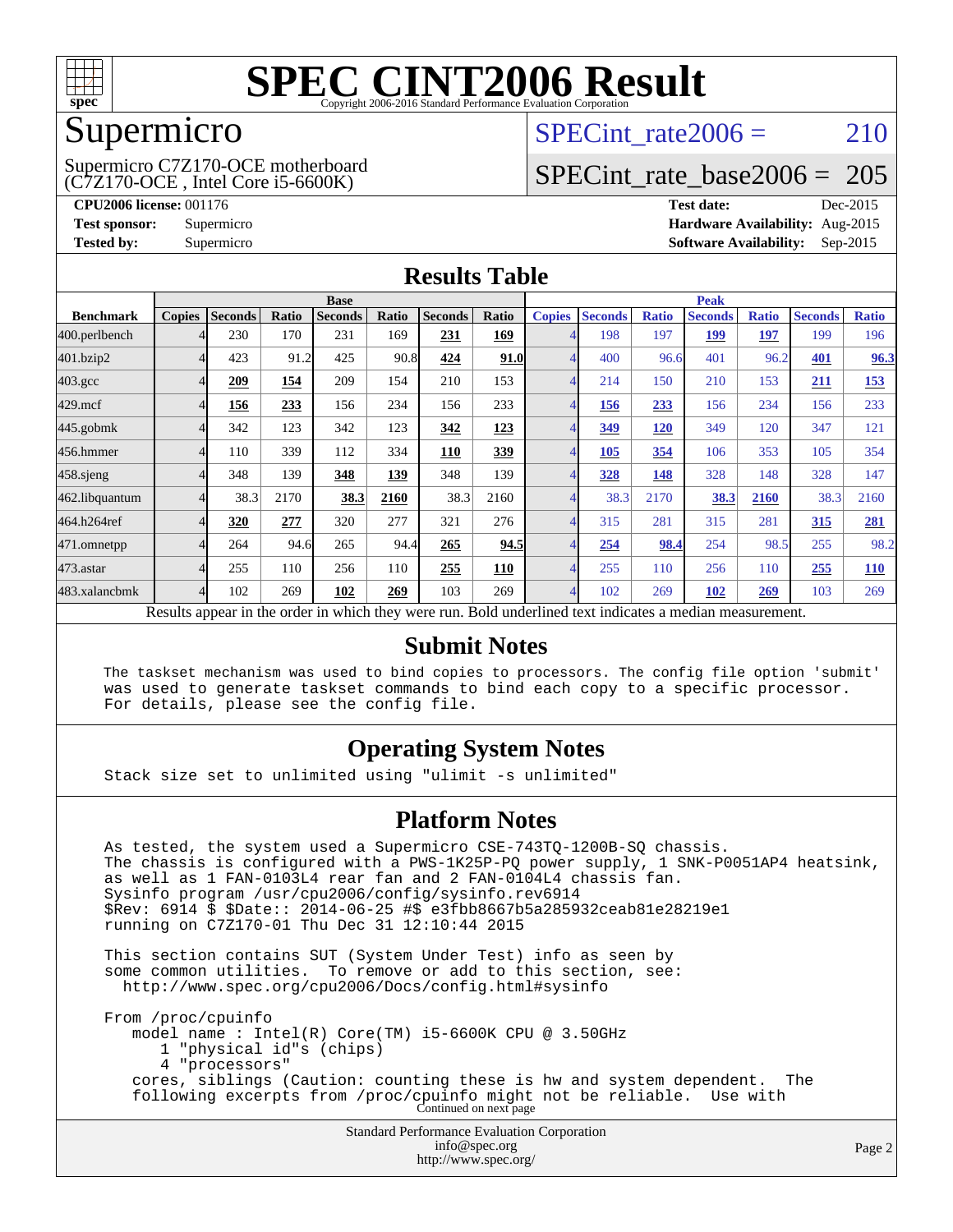

# Supermicro

Supermicro C7Z170-OCE motherboard

SPECint rate $2006 = 210$ 

[SPECint\\_rate\\_base2006 =](http://www.spec.org/auto/cpu2006/Docs/result-fields.html#SPECintratebase2006) 205

(C7Z170-OCE , Intel Core i5-6600K)

**[CPU2006 license:](http://www.spec.org/auto/cpu2006/Docs/result-fields.html#CPU2006license)** 001176 **[Test date:](http://www.spec.org/auto/cpu2006/Docs/result-fields.html#Testdate)** Dec-2015 **[Test sponsor:](http://www.spec.org/auto/cpu2006/Docs/result-fields.html#Testsponsor)** Supermicro **[Hardware Availability:](http://www.spec.org/auto/cpu2006/Docs/result-fields.html#HardwareAvailability)** Aug-2015 **[Tested by:](http://www.spec.org/auto/cpu2006/Docs/result-fields.html#Testedby)** Supermicro **Supermicro [Software Availability:](http://www.spec.org/auto/cpu2006/Docs/result-fields.html#SoftwareAvailability)** Sep-2015

### **[Platform Notes \(Continued\)](http://www.spec.org/auto/cpu2006/Docs/result-fields.html#PlatformNotes)**

 caution.) cpu cores : 4 siblings : 4 physical 0: cores 0 1 2 3 cache size : 6144 KB From /proc/meminfo MemTotal: 16206804 kB HugePages\_Total: 0<br>Hugepagesize: 2048 kB Hugepagesize: From /etc/\*release\* /etc/\*version\* os-release: NAME="Red Hat Enterprise Linux Server" VERSION="7.1 (Maipo)" ID="rhel" ID\_LIKE="fedora" VERSION\_ID="7.1" PRETTY\_NAME="Red Hat Enterprise Linux Server 7.1 (Maipo)" ANSI\_COLOR="0;31" CPE\_NAME="cpe:/o:redhat:enterprise\_linux:7.1:GA:server" redhat-release: Red Hat Enterprise Linux Server release 7.1 (Maipo) system-release: Red Hat Enterprise Linux Server release 7.1 (Maipo) system-release-cpe: cpe:/o:redhat:enterprise\_linux:7.1:ga:server uname -a: Linux C7Z170-01 3.10.0-229.el7.x86\_64 #1 SMP Thu Jan 29 18:37:38 EST 2015 x86\_64 x86\_64 x86\_64 GNU/Linux run-level 3 Dec 31 03:26 SPEC is set to: /usr/cpu2006 Filesystem Type Size Used Avail Use% Mounted on /dev/sda2 xfs 183G 32G 151G 18% / Additional information from dmidecode: Warning: Use caution when you interpret this section. The 'dmidecode' program reads system data which is "intended to allow hardware to be accurately determined", but the intent may not be met, as there are frequent changes to hardware, firmware, and the "DMTF SMBIOS" standard. BIOS American Megatrends Inc. 1.0 12/14/2015 Memory: 4x 0420 F4-2800C16-4GRK 4 GB 1 rank 2133 MHz (End of data from sysinfo program)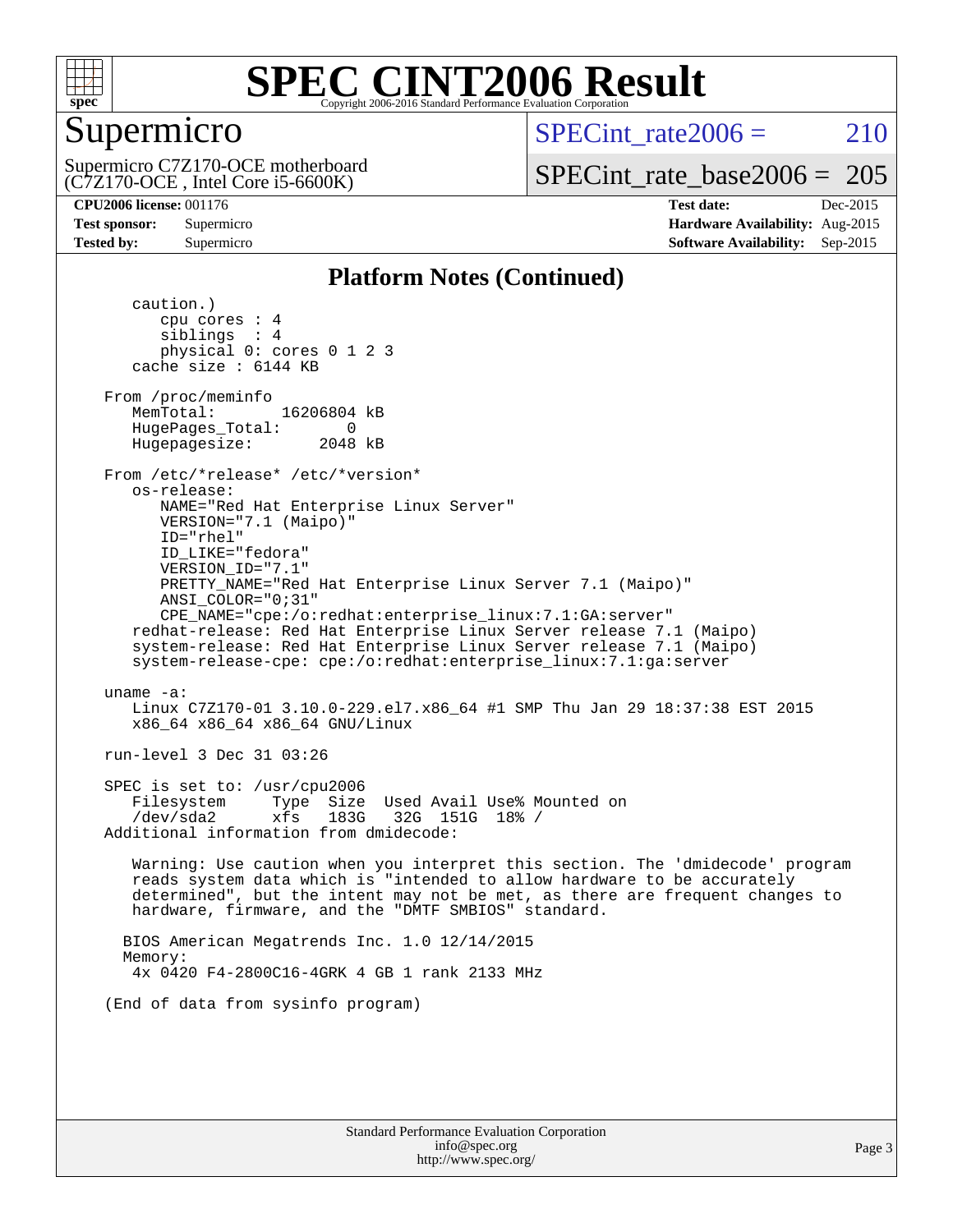

# Supermicro

SPECint rate $2006 = 210$ 

(C7Z170-OCE , Intel Core i5-6600K) Supermicro C7Z170-OCE motherboard

[SPECint\\_rate\\_base2006 =](http://www.spec.org/auto/cpu2006/Docs/result-fields.html#SPECintratebase2006) 205

**[CPU2006 license:](http://www.spec.org/auto/cpu2006/Docs/result-fields.html#CPU2006license)** 001176 **[Test date:](http://www.spec.org/auto/cpu2006/Docs/result-fields.html#Testdate)** Dec-2015 **[Test sponsor:](http://www.spec.org/auto/cpu2006/Docs/result-fields.html#Testsponsor)** Supermicro **[Hardware Availability:](http://www.spec.org/auto/cpu2006/Docs/result-fields.html#HardwareAvailability)** Aug-2015 **[Tested by:](http://www.spec.org/auto/cpu2006/Docs/result-fields.html#Testedby)** Supermicro **Supermicro [Software Availability:](http://www.spec.org/auto/cpu2006/Docs/result-fields.html#SoftwareAvailability)** Sep-2015

#### **[General Notes](http://www.spec.org/auto/cpu2006/Docs/result-fields.html#GeneralNotes)**

Environment variables set by runspec before the start of the run: LD LIBRARY PATH = "/usr/cpu2006/libs/32:/usr/cpu2006/libs/64:/usr/cpu2006/sh"

 Binaries compiled on a system with 1x Intel Core i5-4670K CPU + 32GB memory using RedHat EL 7.1 Transparent Huge Pages enabled with: echo always > /sys/kernel/mm/transparent\_hugepage/enabled

## **[Base Compiler Invocation](http://www.spec.org/auto/cpu2006/Docs/result-fields.html#BaseCompilerInvocation)**

[C benchmarks](http://www.spec.org/auto/cpu2006/Docs/result-fields.html#Cbenchmarks):

[icc -m32 -L/opt/intel/compilers\\_and\\_libraries\\_2016/linux/compiler/lib/ia32\\_lin](http://www.spec.org/cpu2006/results/res2016q1/cpu2006-20160106-38551.flags.html#user_CCbase_intel_icc_e10256ba5924b668798078a321b0cb3f)

#### [C++ benchmarks:](http://www.spec.org/auto/cpu2006/Docs/result-fields.html#CXXbenchmarks)

[icpc -m32 -L/opt/intel/compilers\\_and\\_libraries\\_2016/linux/compiler/lib/ia32\\_lin](http://www.spec.org/cpu2006/results/res2016q1/cpu2006-20160106-38551.flags.html#user_CXXbase_intel_icpc_b4f50a394bdb4597aa5879c16bc3f5c5)

# **[Base Portability Flags](http://www.spec.org/auto/cpu2006/Docs/result-fields.html#BasePortabilityFlags)**

 400.perlbench: [-D\\_FILE\\_OFFSET\\_BITS=64](http://www.spec.org/cpu2006/results/res2016q1/cpu2006-20160106-38551.flags.html#user_basePORTABILITY400_perlbench_file_offset_bits_64_438cf9856305ebd76870a2c6dc2689ab) [-DSPEC\\_CPU\\_LINUX\\_IA32](http://www.spec.org/cpu2006/results/res2016q1/cpu2006-20160106-38551.flags.html#b400.perlbench_baseCPORTABILITY_DSPEC_CPU_LINUX_IA32)  $401.bzip2: -D$ FILE\_OFFSET\_BITS=64 403.gcc: [-D\\_FILE\\_OFFSET\\_BITS=64](http://www.spec.org/cpu2006/results/res2016q1/cpu2006-20160106-38551.flags.html#user_basePORTABILITY403_gcc_file_offset_bits_64_438cf9856305ebd76870a2c6dc2689ab) 429.mcf: [-D\\_FILE\\_OFFSET\\_BITS=64](http://www.spec.org/cpu2006/results/res2016q1/cpu2006-20160106-38551.flags.html#user_basePORTABILITY429_mcf_file_offset_bits_64_438cf9856305ebd76870a2c6dc2689ab) 445.gobmk: [-D\\_FILE\\_OFFSET\\_BITS=64](http://www.spec.org/cpu2006/results/res2016q1/cpu2006-20160106-38551.flags.html#user_basePORTABILITY445_gobmk_file_offset_bits_64_438cf9856305ebd76870a2c6dc2689ab) 456.hmmer: [-D\\_FILE\\_OFFSET\\_BITS=64](http://www.spec.org/cpu2006/results/res2016q1/cpu2006-20160106-38551.flags.html#user_basePORTABILITY456_hmmer_file_offset_bits_64_438cf9856305ebd76870a2c6dc2689ab) 458.sjeng: [-D\\_FILE\\_OFFSET\\_BITS=64](http://www.spec.org/cpu2006/results/res2016q1/cpu2006-20160106-38551.flags.html#user_basePORTABILITY458_sjeng_file_offset_bits_64_438cf9856305ebd76870a2c6dc2689ab) 462.libquantum: [-D\\_FILE\\_OFFSET\\_BITS=64](http://www.spec.org/cpu2006/results/res2016q1/cpu2006-20160106-38551.flags.html#user_basePORTABILITY462_libquantum_file_offset_bits_64_438cf9856305ebd76870a2c6dc2689ab) [-DSPEC\\_CPU\\_LINUX](http://www.spec.org/cpu2006/results/res2016q1/cpu2006-20160106-38551.flags.html#b462.libquantum_baseCPORTABILITY_DSPEC_CPU_LINUX) 464.h264ref: [-D\\_FILE\\_OFFSET\\_BITS=64](http://www.spec.org/cpu2006/results/res2016q1/cpu2006-20160106-38551.flags.html#user_basePORTABILITY464_h264ref_file_offset_bits_64_438cf9856305ebd76870a2c6dc2689ab) 471.omnetpp: [-D\\_FILE\\_OFFSET\\_BITS=64](http://www.spec.org/cpu2006/results/res2016q1/cpu2006-20160106-38551.flags.html#user_basePORTABILITY471_omnetpp_file_offset_bits_64_438cf9856305ebd76870a2c6dc2689ab) 473.astar: [-D\\_FILE\\_OFFSET\\_BITS=64](http://www.spec.org/cpu2006/results/res2016q1/cpu2006-20160106-38551.flags.html#user_basePORTABILITY473_astar_file_offset_bits_64_438cf9856305ebd76870a2c6dc2689ab) 483.xalancbmk: [-D\\_FILE\\_OFFSET\\_BITS=64](http://www.spec.org/cpu2006/results/res2016q1/cpu2006-20160106-38551.flags.html#user_basePORTABILITY483_xalancbmk_file_offset_bits_64_438cf9856305ebd76870a2c6dc2689ab) [-DSPEC\\_CPU\\_LINUX](http://www.spec.org/cpu2006/results/res2016q1/cpu2006-20160106-38551.flags.html#b483.xalancbmk_baseCXXPORTABILITY_DSPEC_CPU_LINUX)

### **[Base Optimization Flags](http://www.spec.org/auto/cpu2006/Docs/result-fields.html#BaseOptimizationFlags)**

[C benchmarks](http://www.spec.org/auto/cpu2006/Docs/result-fields.html#Cbenchmarks):

[-xCORE-AVX2](http://www.spec.org/cpu2006/results/res2016q1/cpu2006-20160106-38551.flags.html#user_CCbase_f-xAVX2_5f5fc0cbe2c9f62c816d3e45806c70d7) [-ipo](http://www.spec.org/cpu2006/results/res2016q1/cpu2006-20160106-38551.flags.html#user_CCbase_f-ipo) [-O3](http://www.spec.org/cpu2006/results/res2016q1/cpu2006-20160106-38551.flags.html#user_CCbase_f-O3) [-no-prec-div](http://www.spec.org/cpu2006/results/res2016q1/cpu2006-20160106-38551.flags.html#user_CCbase_f-no-prec-div) [-opt-prefetch](http://www.spec.org/cpu2006/results/res2016q1/cpu2006-20160106-38551.flags.html#user_CCbase_f-opt-prefetch)

[C++ benchmarks:](http://www.spec.org/auto/cpu2006/Docs/result-fields.html#CXXbenchmarks)

[-xCORE-AVX2](http://www.spec.org/cpu2006/results/res2016q1/cpu2006-20160106-38551.flags.html#user_CXXbase_f-xAVX2_5f5fc0cbe2c9f62c816d3e45806c70d7) [-ipo](http://www.spec.org/cpu2006/results/res2016q1/cpu2006-20160106-38551.flags.html#user_CXXbase_f-ipo) [-O3](http://www.spec.org/cpu2006/results/res2016q1/cpu2006-20160106-38551.flags.html#user_CXXbase_f-O3) [-no-prec-div](http://www.spec.org/cpu2006/results/res2016q1/cpu2006-20160106-38551.flags.html#user_CXXbase_f-no-prec-div) [-opt-prefetch](http://www.spec.org/cpu2006/results/res2016q1/cpu2006-20160106-38551.flags.html#user_CXXbase_f-opt-prefetch) [-Wl,-z,muldefs](http://www.spec.org/cpu2006/results/res2016q1/cpu2006-20160106-38551.flags.html#user_CXXbase_link_force_multiple1_74079c344b956b9658436fd1b6dd3a8a) [-L/sh -lsmartheap](http://www.spec.org/cpu2006/results/res2016q1/cpu2006-20160106-38551.flags.html#user_CXXbase_SmartHeap_32f6c82aa1ed9c52345d30cf6e4a0499)

### **[Base Other Flags](http://www.spec.org/auto/cpu2006/Docs/result-fields.html#BaseOtherFlags)**

[C benchmarks](http://www.spec.org/auto/cpu2006/Docs/result-fields.html#Cbenchmarks):

Continued on next page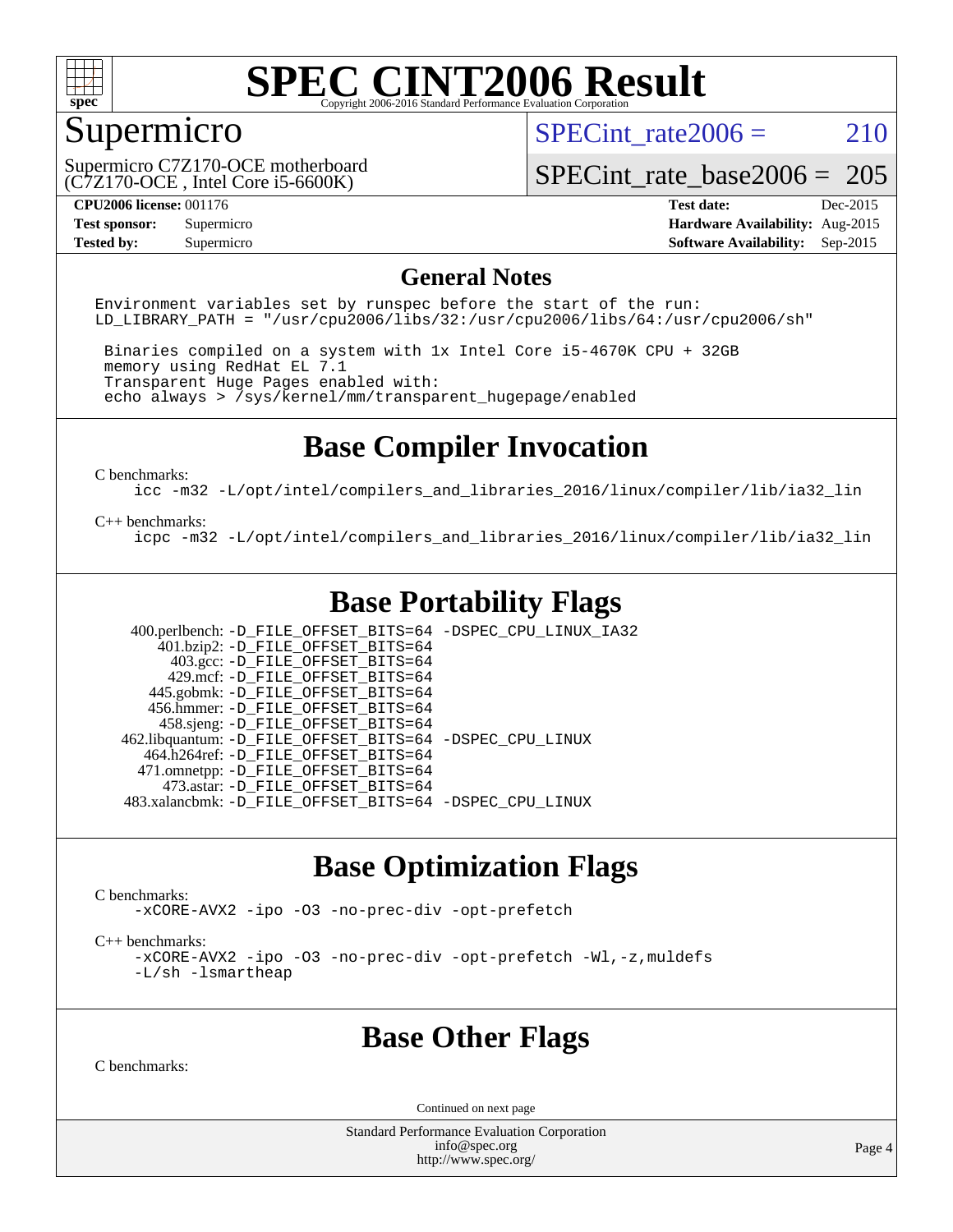

# Supermicro

SPECint rate $2006 = 210$ 

(C7Z170-OCE , Intel Core i5-6600K) Supermicro C7Z170-OCE motherboard [SPECint\\_rate\\_base2006 =](http://www.spec.org/auto/cpu2006/Docs/result-fields.html#SPECintratebase2006) 205

**[CPU2006 license:](http://www.spec.org/auto/cpu2006/Docs/result-fields.html#CPU2006license)** 001176 **[Test date:](http://www.spec.org/auto/cpu2006/Docs/result-fields.html#Testdate)** Dec-2015 **[Test sponsor:](http://www.spec.org/auto/cpu2006/Docs/result-fields.html#Testsponsor)** Supermicro **[Hardware Availability:](http://www.spec.org/auto/cpu2006/Docs/result-fields.html#HardwareAvailability)** Aug-2015 **[Tested by:](http://www.spec.org/auto/cpu2006/Docs/result-fields.html#Testedby)** Supermicro **[Software Availability:](http://www.spec.org/auto/cpu2006/Docs/result-fields.html#SoftwareAvailability)** Sep-2015

# **[Base Other Flags \(Continued\)](http://www.spec.org/auto/cpu2006/Docs/result-fields.html#BaseOtherFlags)**

403.gcc: [-Dalloca=\\_alloca](http://www.spec.org/cpu2006/results/res2016q1/cpu2006-20160106-38551.flags.html#b403.gcc_baseEXTRA_CFLAGS_Dalloca_be3056838c12de2578596ca5467af7f3)

# **[Peak Compiler Invocation](http://www.spec.org/auto/cpu2006/Docs/result-fields.html#PeakCompilerInvocation)**

[C benchmarks \(except as noted below\)](http://www.spec.org/auto/cpu2006/Docs/result-fields.html#Cbenchmarksexceptasnotedbelow):

[icc -m32 -L/opt/intel/compilers\\_and\\_libraries\\_2016/linux/compiler/lib/ia32\\_lin](http://www.spec.org/cpu2006/results/res2016q1/cpu2006-20160106-38551.flags.html#user_CCpeak_intel_icc_e10256ba5924b668798078a321b0cb3f)

400.perlbench: [icc -m64](http://www.spec.org/cpu2006/results/res2016q1/cpu2006-20160106-38551.flags.html#user_peakCCLD400_perlbench_intel_icc_64bit_bda6cc9af1fdbb0edc3795bac97ada53)

401.bzip2: [icc -m64](http://www.spec.org/cpu2006/results/res2016q1/cpu2006-20160106-38551.flags.html#user_peakCCLD401_bzip2_intel_icc_64bit_bda6cc9af1fdbb0edc3795bac97ada53)

456.hmmer: [icc -m64](http://www.spec.org/cpu2006/results/res2016q1/cpu2006-20160106-38551.flags.html#user_peakCCLD456_hmmer_intel_icc_64bit_bda6cc9af1fdbb0edc3795bac97ada53)

458.sjeng: [icc -m64](http://www.spec.org/cpu2006/results/res2016q1/cpu2006-20160106-38551.flags.html#user_peakCCLD458_sjeng_intel_icc_64bit_bda6cc9af1fdbb0edc3795bac97ada53)

#### [C++ benchmarks:](http://www.spec.org/auto/cpu2006/Docs/result-fields.html#CXXbenchmarks)

[icpc -m32 -L/opt/intel/compilers\\_and\\_libraries\\_2016/linux/compiler/lib/ia32\\_lin](http://www.spec.org/cpu2006/results/res2016q1/cpu2006-20160106-38551.flags.html#user_CXXpeak_intel_icpc_b4f50a394bdb4597aa5879c16bc3f5c5)

# **[Peak Portability Flags](http://www.spec.org/auto/cpu2006/Docs/result-fields.html#PeakPortabilityFlags)**

 400.perlbench: [-D\\_FILE\\_OFFSET\\_BITS=64](http://www.spec.org/cpu2006/results/res2016q1/cpu2006-20160106-38551.flags.html#user_peakPORTABILITY400_perlbench_file_offset_bits_64_438cf9856305ebd76870a2c6dc2689ab) [-DSPEC\\_CPU\\_LP64](http://www.spec.org/cpu2006/results/res2016q1/cpu2006-20160106-38551.flags.html#b400.perlbench_peakCPORTABILITY_DSPEC_CPU_LP64) [-DSPEC\\_CPU\\_LINUX\\_X64](http://www.spec.org/cpu2006/results/res2016q1/cpu2006-20160106-38551.flags.html#b400.perlbench_peakCPORTABILITY_DSPEC_CPU_LINUX_X64) 401.bzip2: [-D\\_FILE\\_OFFSET\\_BITS=64](http://www.spec.org/cpu2006/results/res2016q1/cpu2006-20160106-38551.flags.html#user_peakPORTABILITY401_bzip2_file_offset_bits_64_438cf9856305ebd76870a2c6dc2689ab) [-DSPEC\\_CPU\\_LP64](http://www.spec.org/cpu2006/results/res2016q1/cpu2006-20160106-38551.flags.html#suite_peakCPORTABILITY401_bzip2_DSPEC_CPU_LP64) 403.gcc: [-D\\_FILE\\_OFFSET\\_BITS=64](http://www.spec.org/cpu2006/results/res2016q1/cpu2006-20160106-38551.flags.html#user_peakPORTABILITY403_gcc_file_offset_bits_64_438cf9856305ebd76870a2c6dc2689ab) 429.mcf: [-D\\_FILE\\_OFFSET\\_BITS=64](http://www.spec.org/cpu2006/results/res2016q1/cpu2006-20160106-38551.flags.html#user_peakPORTABILITY429_mcf_file_offset_bits_64_438cf9856305ebd76870a2c6dc2689ab) 445.gobmk: [-D\\_FILE\\_OFFSET\\_BITS=64](http://www.spec.org/cpu2006/results/res2016q1/cpu2006-20160106-38551.flags.html#user_peakPORTABILITY445_gobmk_file_offset_bits_64_438cf9856305ebd76870a2c6dc2689ab) 456.hmmer: [-D\\_FILE\\_OFFSET\\_BITS=64](http://www.spec.org/cpu2006/results/res2016q1/cpu2006-20160106-38551.flags.html#user_peakPORTABILITY456_hmmer_file_offset_bits_64_438cf9856305ebd76870a2c6dc2689ab) [-DSPEC\\_CPU\\_LP64](http://www.spec.org/cpu2006/results/res2016q1/cpu2006-20160106-38551.flags.html#suite_peakCPORTABILITY456_hmmer_DSPEC_CPU_LP64) 458.sjeng: [-D\\_FILE\\_OFFSET\\_BITS=64](http://www.spec.org/cpu2006/results/res2016q1/cpu2006-20160106-38551.flags.html#user_peakPORTABILITY458_sjeng_file_offset_bits_64_438cf9856305ebd76870a2c6dc2689ab) [-DSPEC\\_CPU\\_LP64](http://www.spec.org/cpu2006/results/res2016q1/cpu2006-20160106-38551.flags.html#suite_peakCPORTABILITY458_sjeng_DSPEC_CPU_LP64) 462.libquantum: [-D\\_FILE\\_OFFSET\\_BITS=64](http://www.spec.org/cpu2006/results/res2016q1/cpu2006-20160106-38551.flags.html#user_peakPORTABILITY462_libquantum_file_offset_bits_64_438cf9856305ebd76870a2c6dc2689ab) [-DSPEC\\_CPU\\_LINUX](http://www.spec.org/cpu2006/results/res2016q1/cpu2006-20160106-38551.flags.html#b462.libquantum_peakCPORTABILITY_DSPEC_CPU_LINUX) 464.h264ref: [-D\\_FILE\\_OFFSET\\_BITS=64](http://www.spec.org/cpu2006/results/res2016q1/cpu2006-20160106-38551.flags.html#user_peakPORTABILITY464_h264ref_file_offset_bits_64_438cf9856305ebd76870a2c6dc2689ab) 471.omnetpp: [-D\\_FILE\\_OFFSET\\_BITS=64](http://www.spec.org/cpu2006/results/res2016q1/cpu2006-20160106-38551.flags.html#user_peakPORTABILITY471_omnetpp_file_offset_bits_64_438cf9856305ebd76870a2c6dc2689ab) 473.astar: [-D\\_FILE\\_OFFSET\\_BITS=64](http://www.spec.org/cpu2006/results/res2016q1/cpu2006-20160106-38551.flags.html#user_peakPORTABILITY473_astar_file_offset_bits_64_438cf9856305ebd76870a2c6dc2689ab) 483.xalancbmk: [-D\\_FILE\\_OFFSET\\_BITS=64](http://www.spec.org/cpu2006/results/res2016q1/cpu2006-20160106-38551.flags.html#user_peakPORTABILITY483_xalancbmk_file_offset_bits_64_438cf9856305ebd76870a2c6dc2689ab) [-DSPEC\\_CPU\\_LINUX](http://www.spec.org/cpu2006/results/res2016q1/cpu2006-20160106-38551.flags.html#b483.xalancbmk_peakCXXPORTABILITY_DSPEC_CPU_LINUX)

### **[Peak Optimization Flags](http://www.spec.org/auto/cpu2006/Docs/result-fields.html#PeakOptimizationFlags)**

[C benchmarks](http://www.spec.org/auto/cpu2006/Docs/result-fields.html#Cbenchmarks):

 400.perlbench: [-xCORE-AVX2](http://www.spec.org/cpu2006/results/res2016q1/cpu2006-20160106-38551.flags.html#user_peakPASS2_CFLAGSPASS2_LDCFLAGS400_perlbench_f-xAVX2_5f5fc0cbe2c9f62c816d3e45806c70d7)(pass 2) [-prof-gen:threadsafe](http://www.spec.org/cpu2006/results/res2016q1/cpu2006-20160106-38551.flags.html#user_peakPASS1_CFLAGSPASS1_LDCFLAGS400_perlbench_prof_gen_21a26eb79f378b550acd7bec9fe4467a)(pass 1)  $-i\text{po}(pass 2) -\tilde{O}3(pass 2)$  [-no-prec-div](http://www.spec.org/cpu2006/results/res2016q1/cpu2006-20160106-38551.flags.html#user_peakPASS2_CFLAGSPASS2_LDCFLAGS400_perlbench_f-no-prec-div)(pass 2) [-par-num-threads=1](http://www.spec.org/cpu2006/results/res2016q1/cpu2006-20160106-38551.flags.html#user_peakPASS1_CFLAGSPASS1_LDCFLAGS400_perlbench_par_num_threads_786a6ff141b4e9e90432e998842df6c2)(pass 1) [-prof-use](http://www.spec.org/cpu2006/results/res2016q1/cpu2006-20160106-38551.flags.html#user_peakPASS2_CFLAGSPASS2_LDCFLAGS400_perlbench_prof_use_bccf7792157ff70d64e32fe3e1250b55)(pass 2) [-auto-ilp32](http://www.spec.org/cpu2006/results/res2016q1/cpu2006-20160106-38551.flags.html#user_peakCOPTIMIZE400_perlbench_f-auto-ilp32)

 401.bzip2: [-xCORE-AVX2](http://www.spec.org/cpu2006/results/res2016q1/cpu2006-20160106-38551.flags.html#user_peakPASS2_CFLAGSPASS2_LDCFLAGS401_bzip2_f-xAVX2_5f5fc0cbe2c9f62c816d3e45806c70d7)(pass 2) [-prof-gen:threadsafe](http://www.spec.org/cpu2006/results/res2016q1/cpu2006-20160106-38551.flags.html#user_peakPASS1_CFLAGSPASS1_LDCFLAGS401_bzip2_prof_gen_21a26eb79f378b550acd7bec9fe4467a)(pass 1)  $-i\text{po}(pass 2) -\overline{O}3(pass 2)$  [-no-prec-div](http://www.spec.org/cpu2006/results/res2016q1/cpu2006-20160106-38551.flags.html#user_peakPASS2_CFLAGSPASS2_LDCFLAGS401_bzip2_f-no-prec-div)(pass 2) [-par-num-threads=1](http://www.spec.org/cpu2006/results/res2016q1/cpu2006-20160106-38551.flags.html#user_peakPASS1_CFLAGSPASS1_LDCFLAGS401_bzip2_par_num_threads_786a6ff141b4e9e90432e998842df6c2)(pass 1) [-prof-use](http://www.spec.org/cpu2006/results/res2016q1/cpu2006-20160106-38551.flags.html#user_peakPASS2_CFLAGSPASS2_LDCFLAGS401_bzip2_prof_use_bccf7792157ff70d64e32fe3e1250b55)(pass 2) [-opt-prefetch](http://www.spec.org/cpu2006/results/res2016q1/cpu2006-20160106-38551.flags.html#user_peakCOPTIMIZE401_bzip2_f-opt-prefetch) [-auto-ilp32](http://www.spec.org/cpu2006/results/res2016q1/cpu2006-20160106-38551.flags.html#user_peakCOPTIMIZE401_bzip2_f-auto-ilp32) [-ansi-alias](http://www.spec.org/cpu2006/results/res2016q1/cpu2006-20160106-38551.flags.html#user_peakCOPTIMIZE401_bzip2_f-ansi-alias)

Continued on next page

Standard Performance Evaluation Corporation [info@spec.org](mailto:info@spec.org) <http://www.spec.org/>

Page 5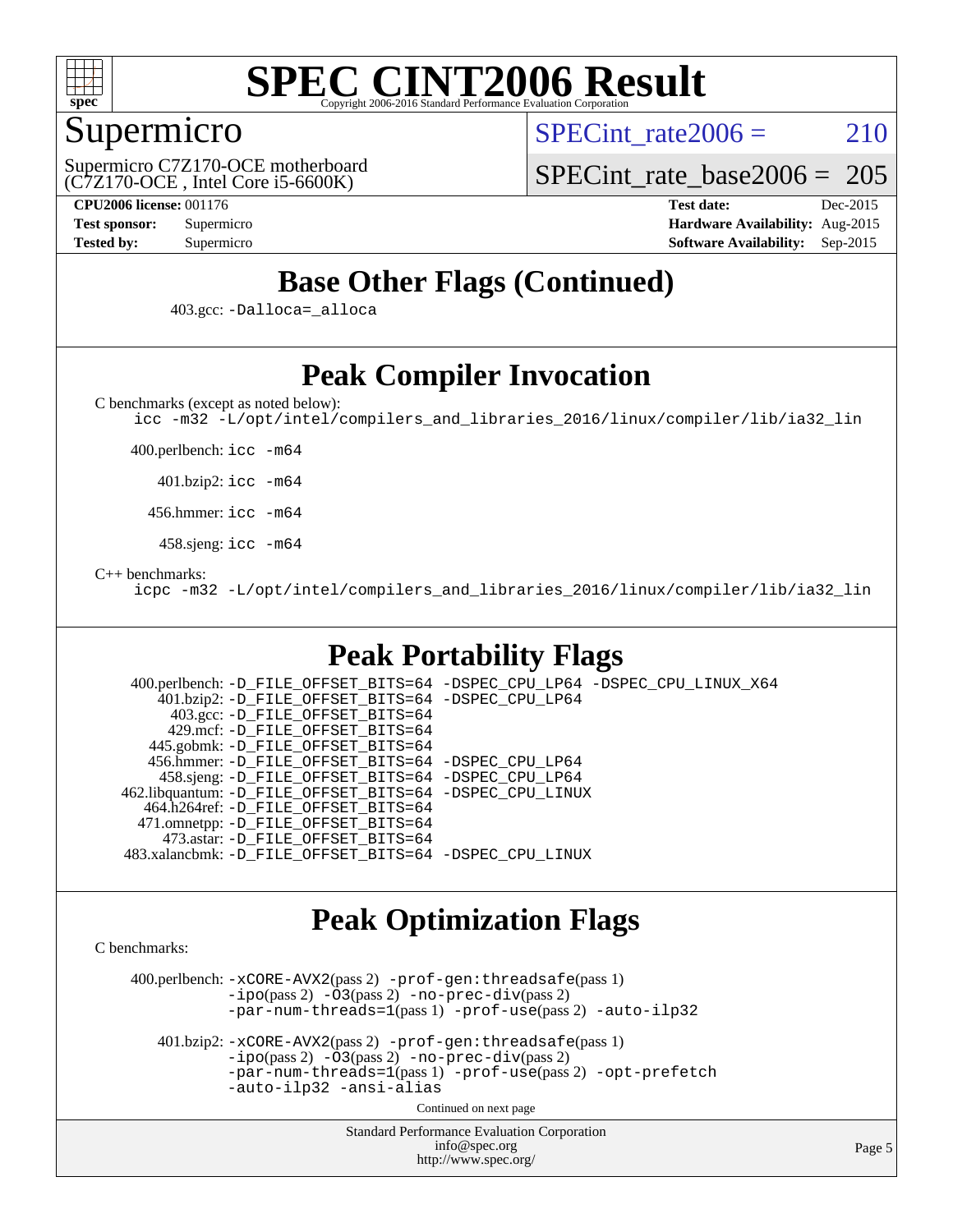

# Supermicro

SPECint rate $2006 = 210$ 

(C7Z170-OCE , Intel Core i5-6600K) Supermicro C7Z170-OCE motherboard

[SPECint\\_rate\\_base2006 =](http://www.spec.org/auto/cpu2006/Docs/result-fields.html#SPECintratebase2006) 205

**[CPU2006 license:](http://www.spec.org/auto/cpu2006/Docs/result-fields.html#CPU2006license)** 001176 **[Test date:](http://www.spec.org/auto/cpu2006/Docs/result-fields.html#Testdate)** Dec-2015 **[Test sponsor:](http://www.spec.org/auto/cpu2006/Docs/result-fields.html#Testsponsor)** Supermicro **[Hardware Availability:](http://www.spec.org/auto/cpu2006/Docs/result-fields.html#HardwareAvailability)** Aug-2015 **[Tested by:](http://www.spec.org/auto/cpu2006/Docs/result-fields.html#Testedby)** Supermicro **[Software Availability:](http://www.spec.org/auto/cpu2006/Docs/result-fields.html#SoftwareAvailability)** Sep-2015

# **[Peak Optimization Flags \(Continued\)](http://www.spec.org/auto/cpu2006/Docs/result-fields.html#PeakOptimizationFlags)**

```
 403.gcc: -xCORE-AVX2 -ipo -O3 -no-prec-div
         429.mcf: basepeak = yes
       445.gobmk: -xCORE-AVX2(pass 2) -prof-gen:threadsafe(pass 1)
                -prof-use(pass 2) -par-num-threads=1(pass 1) -ansi-alias
       456.hmmer: -xCORE-AVX2 -ipo -O3 -no-prec-div -unroll2 -auto-ilp32
         458.sjeng: -xCORE-AVX2(pass 2) -prof-gen:threadsafe(pass 1)
                -i\text{po}(pass 2) -\ddot{o}3(pass 2)-no-prec-div(pass 2)
                -par-num-threads=1(pass 1) -prof-use(pass 2) -unroll4
                -auto-ilp32
   462.libquantum: basepeak = yes
       464.h264ref: -xCORE-AVX2(pass 2) -prof-gen:threadsafe(pass 1)
                -ipo(pass 2) -O3(pass 2) -no-prec-div(pass 2)
                -par-num-threads=1(pass 1) -prof-use(pass 2) -unroll2
                -ansi-alias
C++ benchmarks: 
      471.omnetpp: -xCORE-AVX2(pass 2) -prof-gen:threadsafe(pass 1)
                -ipo(pass 2) -O3(pass 2) -no-prec-div(pass 2)
                -par-num-threads=1(pass 1) -prof-use(pass 2) -ansi-alias
                -opt-ra-region-strategy=block -Wl,-z,muldefs
                -L/sh -lsmartheap
        473.astar: basepeak = yes
   483.xalanchmk: basepeak = yes
```
**[Peak Other Flags](http://www.spec.org/auto/cpu2006/Docs/result-fields.html#PeakOtherFlags)**

[C benchmarks](http://www.spec.org/auto/cpu2006/Docs/result-fields.html#Cbenchmarks):

403.gcc: [-Dalloca=\\_alloca](http://www.spec.org/cpu2006/results/res2016q1/cpu2006-20160106-38551.flags.html#b403.gcc_peakEXTRA_CFLAGS_Dalloca_be3056838c12de2578596ca5467af7f3)

The flags files that were used to format this result can be browsed at <http://www.spec.org/cpu2006/flags/Intel-ic16.0-official-linux64.html> <http://www.spec.org/cpu2006/flags/Supermicro-Platform-Settings-V1.2-revH.html>

You can also download the XML flags sources by saving the following links:

<http://www.spec.org/cpu2006/flags/Intel-ic16.0-official-linux64.xml> <http://www.spec.org/cpu2006/flags/Supermicro-Platform-Settings-V1.2-revH.xml>

> Standard Performance Evaluation Corporation [info@spec.org](mailto:info@spec.org) <http://www.spec.org/>

Page 6